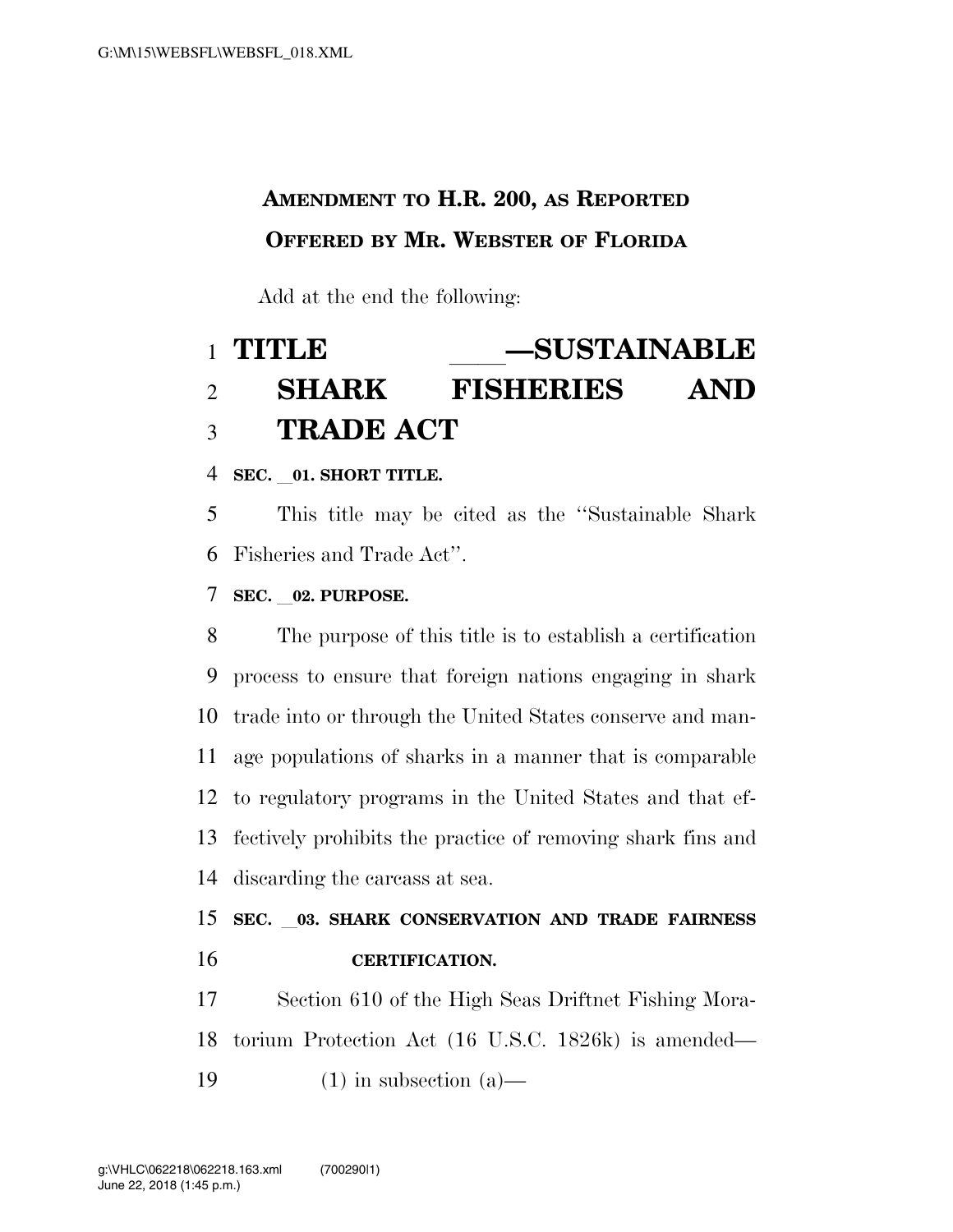| $\mathbf{1}$   | (A) in paragraph $(1)$ , by striking "and"                |
|----------------|-----------------------------------------------------------|
| $\overline{2}$ | after the semicolon at the end;                           |
| 3              | $(B)$ in paragraph $(2)$ , by striking the pe-            |
| $\overline{4}$ | riod at the end and inserting "; and"; and                |
| 5              | (C) by adding at the end the following:                   |
| 6              | $\lq(3)$ a nation if—                                     |
| 7              | "(A) that nation or any individual or entity              |
| 8              | has imported shark products into the United               |
| 9              | States or seeks to import shark products into             |
| 10             | the United States; and                                    |
| 11             | $\cdot$ (B) the nation has not sought and ob-             |
| 12             | tained, by not later than the effective date of           |
| 13             | subsection $(g)(1)$ , a certification from the Sec-       |
| 14             | retary under that subsection that the nation              |
| 15             | has in effect a regulatory program to provide             |
| 16             | for the conservation of sharks, including meas-           |
| 17             | ures to prohibit removal of any of the fins of            |
| 18             | a shark (including the tail) and discarding the           |
| 19             | carcass of the shark at sea, that is comparable           |
| 20             | to that of the United States.";                           |
| 21             | $(2)$ in subsection (b), in paragraphs $(2)$ and          |
| <u>22</u>      | $(3)$ , by striking "subsection $(a)$ " each place it ap- |
| 23             | pears and inserting "subsection $(a)(1)$ ";               |
| 24             | $(3)$ in subsection $(e)$ —                               |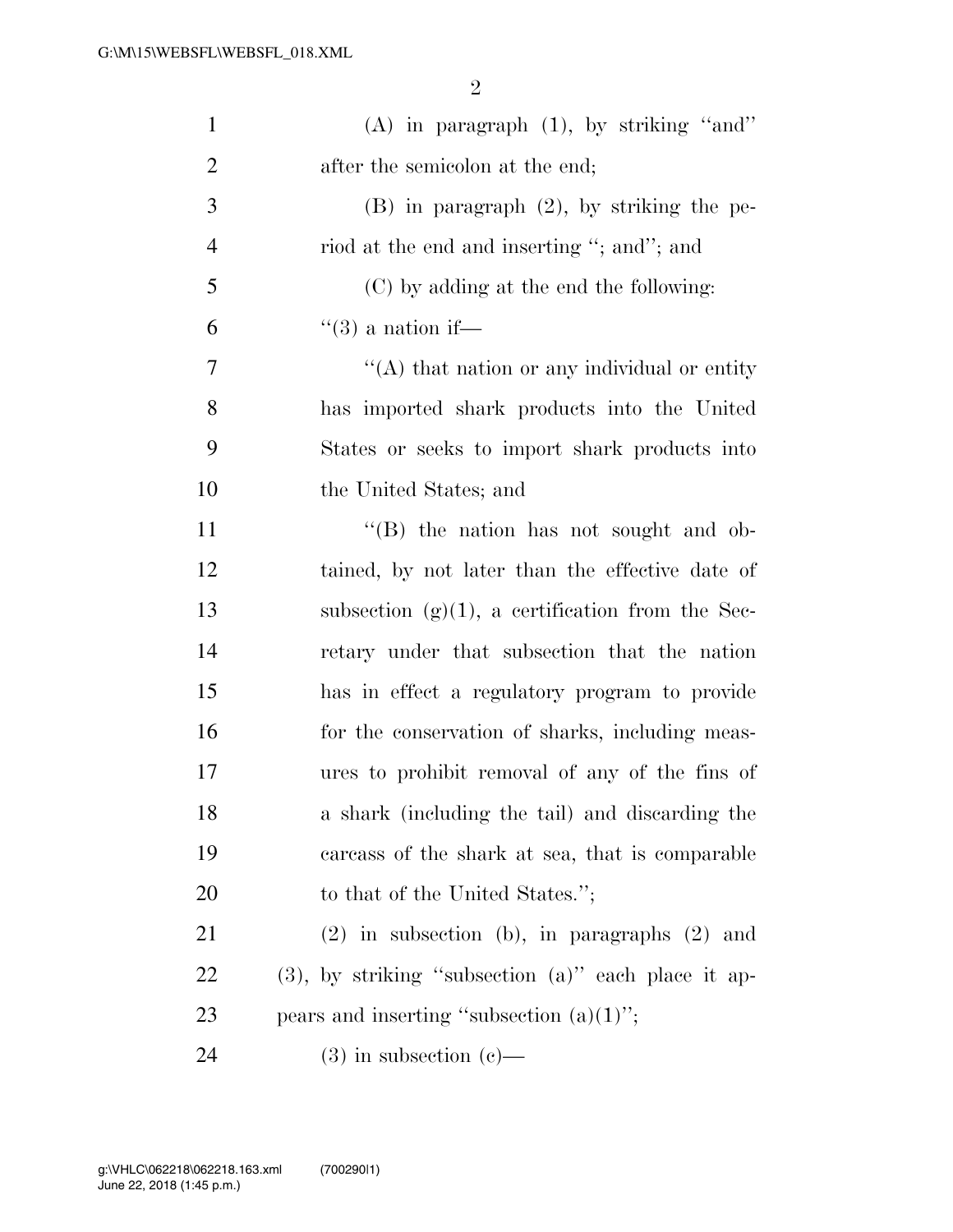| $\mathbf{1}$   | $(A)$ in paragraph $(1)$ , by striking "sub-          |
|----------------|-------------------------------------------------------|
| $\overline{2}$ | section (a)" and inserting "subsection (a) $(1)$ ";   |
| 3              | and                                                   |
| $\overline{4}$ | (B) by adding at the end the following:               |
| 5              | $``(6)$ APPLICABILITY TO CERTAIN COUNTRIES.—          |
| 6              | This subsection does not apply to a nation identified |
| 7              | under subsection $(a)(3)$ .";                         |
| 8              | $(4)$ in subsection $(d)$ —                           |
| 9              | (A) in paragraph $(1)$ , by inserting "or             |
| 10             | $(g)$ "after "under subsection $(e)$ "; and           |
| 11             | (B) in paragraph $(3)$ , by inserting "or $(g)$ "     |
| 12             | after "under subsection (c)"; and                     |
| 13             | $(5)$ by adding at the end the following:             |
| 14             | "(g) SHARK CONSERVATION AND TRADE FAIRNESS            |
| 15             | CERTIFICATION.—                                       |
| 16             | "(1) PROHIBITION ON IMPORTATION.-                     |
| 17             | "(A) IN GENERAL.—Except as provided in                |
| 18             | subparagraph (B), shark products shall not be         |
| 19             | imported into the United States unless the            |
| 20             | shark products are of a species of shark that         |
| 21             | were landed in a nation to which the Secretary        |
| 22             | has granted a certification or partial certifi-       |
| 23             | cation for such species under paragraph (2).          |
| 24             | EXCEPTIONS.—Subparagraph<br>$\lq\lq (B)$<br>(A)       |
| 25             | shall not apply to shark products that are—           |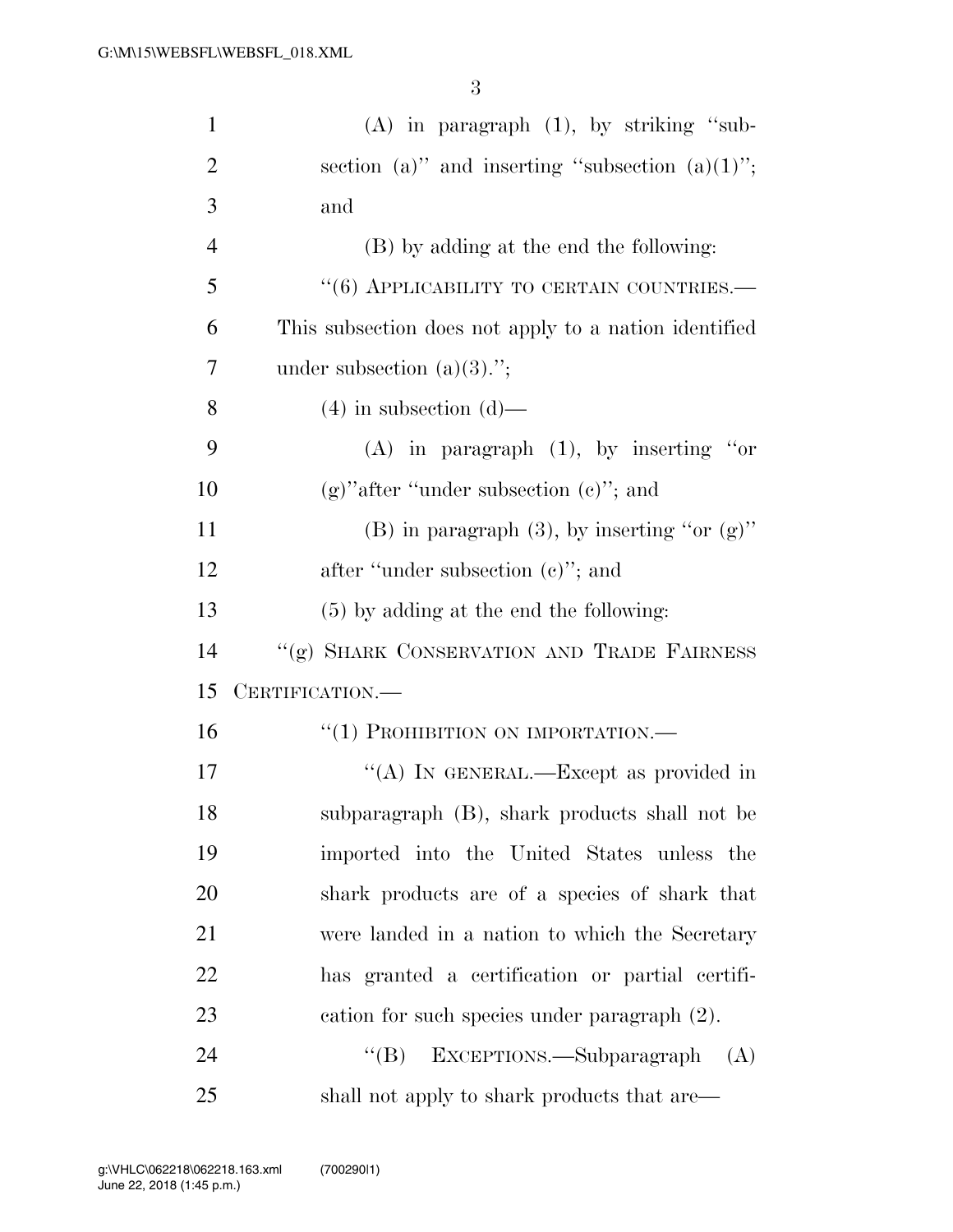| $\mathbf{1}$   | "(i) traded, owned, held, or otherwise                 |
|----------------|--------------------------------------------------------|
| $\overline{2}$ | possessed by an employee or agent of a                 |
| 3              | governmental agency for law enforcement                |
| $\overline{4}$ | purposes;                                              |
| 5              | "(ii) used for noncommercial subsist-                  |
| 6              | ence purposes in accordance with Federal,              |
| $\overline{7}$ | State, tribal, or territorial law;                     |
| 8              | "(iii) used solely for display, edu-                   |
| 9              | cation, conservation, or research purposes,            |
| 10             | by an accredited zoo, aquarium, museum,                |
| 11             | college, or university; or                             |
| 12             | "(iv) used by any other person under                   |
| 13             | a State or Federal permit to conduct non-              |
| 14             | commercial scientific research.                        |
| 15             | "(2) CERTIFICATIONS.—Pursuant to the regu-             |
| 16             | lations promulgated under paragraphs $(3)$ and $(5)$ , |
| 17             | the Secretary—                                         |
| 18             | $\lq\lq$ shall grant a certification to any na-        |
| 19             | tion that has adopted and effectively enforces         |
| 20             | regulatory programs to provide for the con-            |
| 21             | servation and management of sharks, and                |
| 22             | measures to prohibit shark finning, that are           |
| 23             | comparable to those of the United States; and          |
| 24             | $\lq\lq (B)$ may grant a partial certification for     |
| $25\,$         | one or more specific species of shark to a na-         |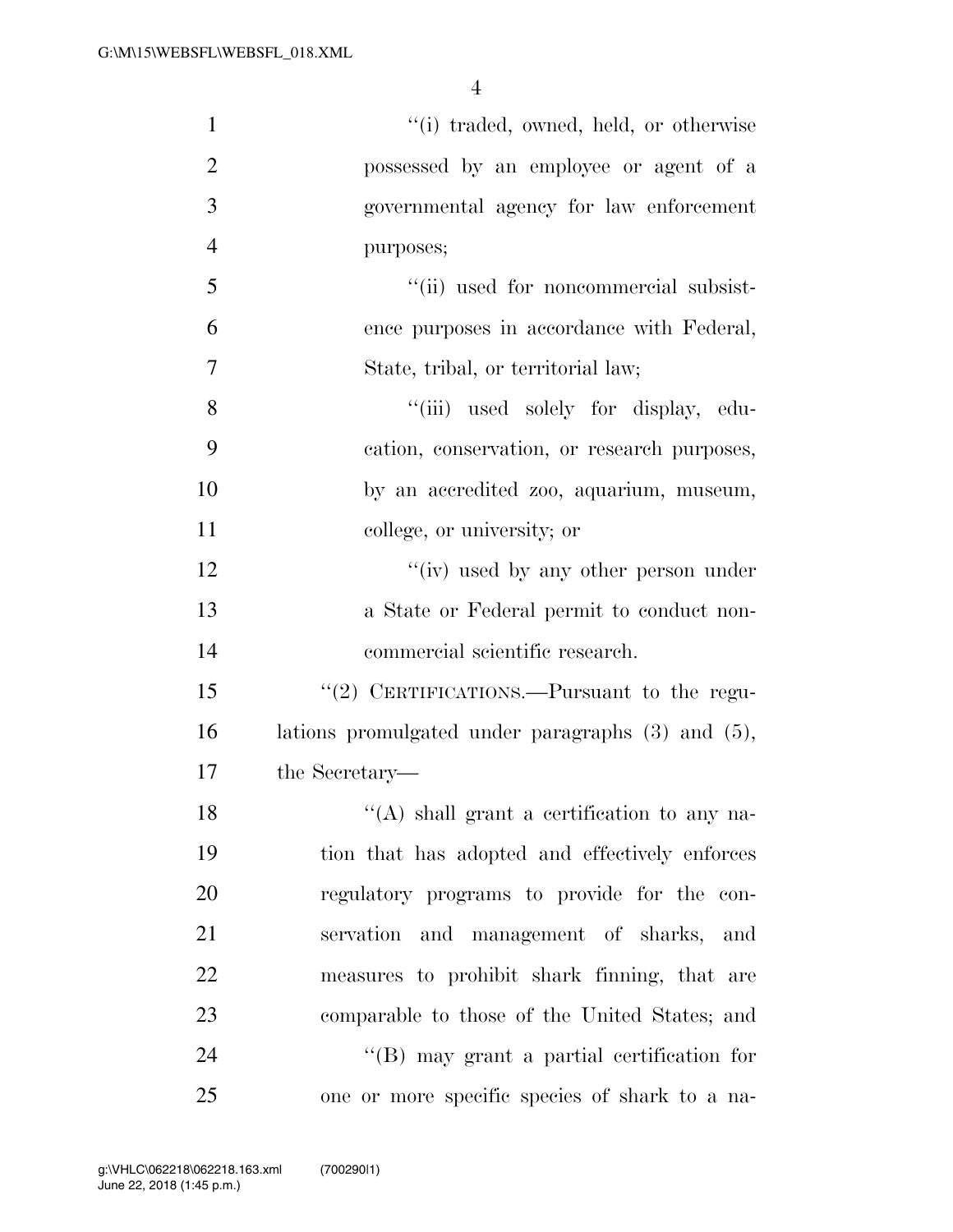| $\mathbf{1}$   | tion if the Secretary determines that such na-            |
|----------------|-----------------------------------------------------------|
| $\overline{2}$ | $tion$ —                                                  |
| 3              | "(i) has adopted and effectively en-                      |
| $\overline{4}$ | forces regulatory programs that are com-                  |
| 5              | parable to the regulatory programs of the                 |
| 6              | United States to provide for the conserva-                |
| 7              | tion and management of such species im-                   |
| 8              | ported into the United States or used to                  |
| 9              | produce the shark products imported into                  |
| 10             | the United States; and                                    |
| 11             | "(ii) has in effect an effective ban on                   |
| 12             | shark finning, that is comparable to that                 |
| 13             | of the United States.                                     |
| 14             | "(3) EXPIRATION; RENEWAL.—A certification                 |
| 15             | partial certification issued under this sub-<br><b>or</b> |
| 16             | section-                                                  |
| 17             | "(A) shall be effective for no more than                  |
| 18             | three years after the date of issuance and                |
| 19             | "(B) may be renewed in accordance with                    |
| 20             | the provisions of this subsection relating to the         |
| 21             | initial issuance of the certification.                    |

22 ''(4) CERTAIN DETERMINATIONS.—The Sec-23 retary shall make a determination with respect to 24 whether to renew under paragraph (3) or revoke 25 pursuant to paragraph  $(5)(A)(ii)$  a certification or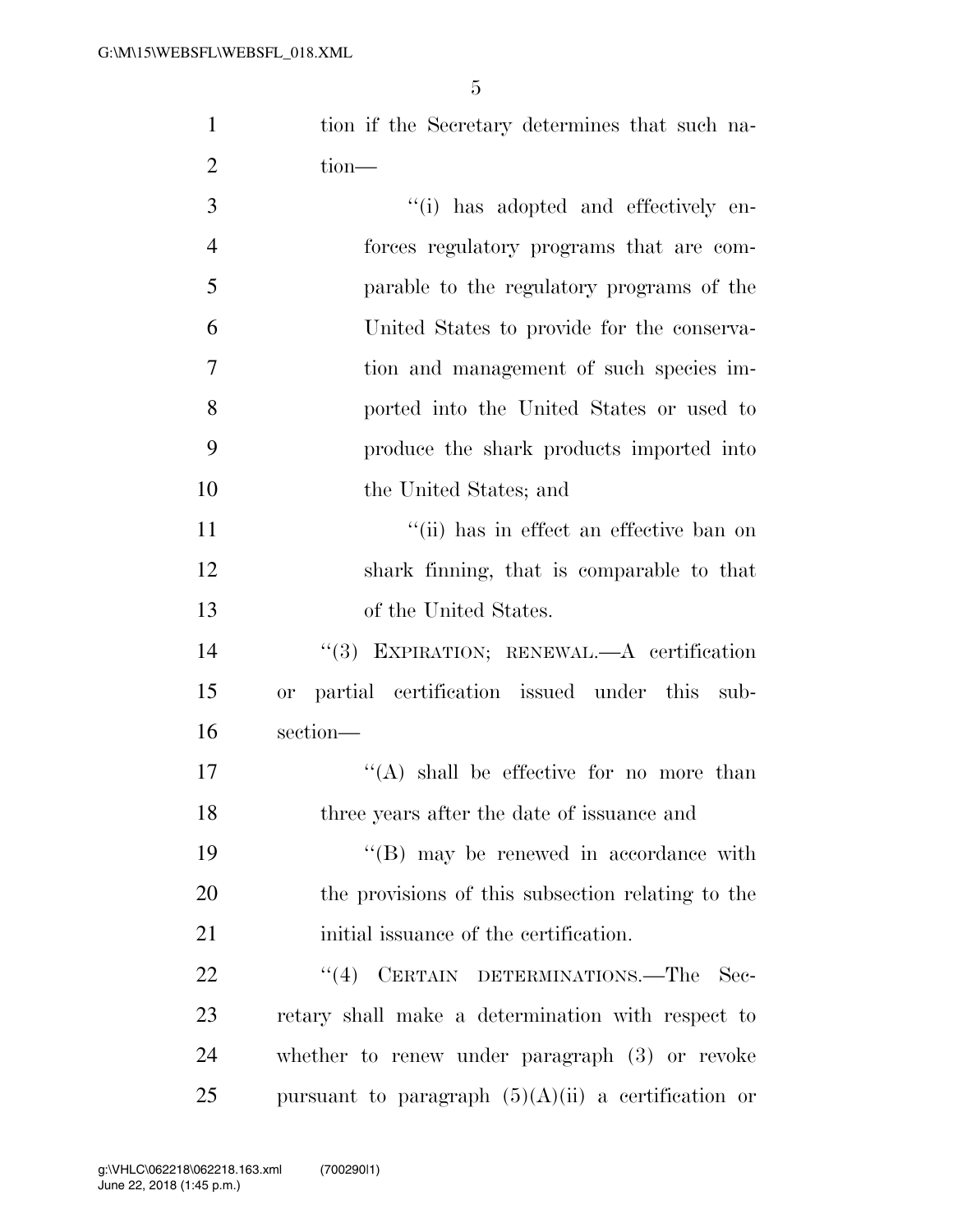partial certification issued under this subsection, by not later than 180 days after the submission of the application for renewal or the petition for revocation, respectively.

"(5) REGULATIONS.—

 $\text{``(A)}$  In GENERAL.—Not later than 2 years after the date of the enactment of the Sustain- able Shark Fisheries and Trade Act, the Sec- retary shall prescribe regulations under chapter 10 5 of title 5, United States Code, governing the submission, evaluation, revocation, and renewal of applications for certifications and partial cer-tifications under paragraph (2).

14 "(B) CONTENT OF REGULATIONS. Such regulations shall—

 ''(i) prescribe the content and format of applications and standards for informa- tion to be provided in such applications; and

 $\frac{1}{2}$  (ii) establish a process for petitioning 21 the Secretary for revocation of the certifi- cation or partial certification of any nation, including standards for the information re-24 quired to be provided to demonstrate that the nation no longer meets the criteria es-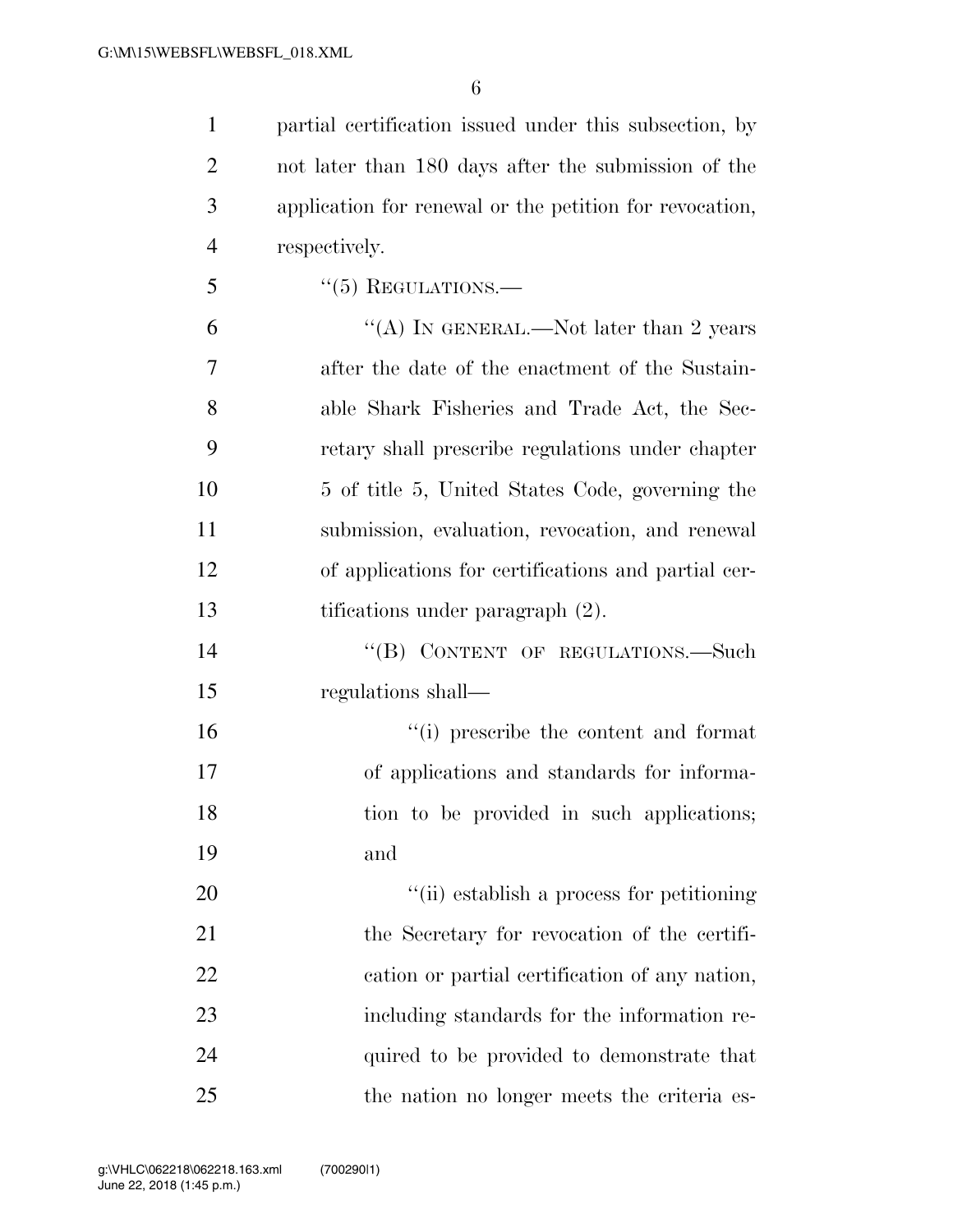tablished under this paragraph for the cer-2 tification.

 ''(C) CRITERIA FOR CERTIFICATION OR PARTIAL CERTIFICATION.—The regulations pro- mulgated under subparagraph (A) shall estab- lish criteria for determining whether a nation has and effectively enforces regulatory pro- grams for the conservation and management of sharks, and measures to prohibit shark finning, that are comparable to those of the United States, including, at a minimum, a requirement 12 that such programs—

 ''(i) be consistent with the national standards for fishery conservation and management set forth in section 301(a) of the Magnuson-Stevens Conservation and Management Act (16 U.S.C. 1851(a));

18 ''(ii) provide for regularly updated management plans, scientifically estab- lished catch limits, and bycatch assess-ments and minimization;

22  $\frac{1}{1}$   $\frac{1}{1}$  include a program to prevent overfishing and to rebuild overfished stocks;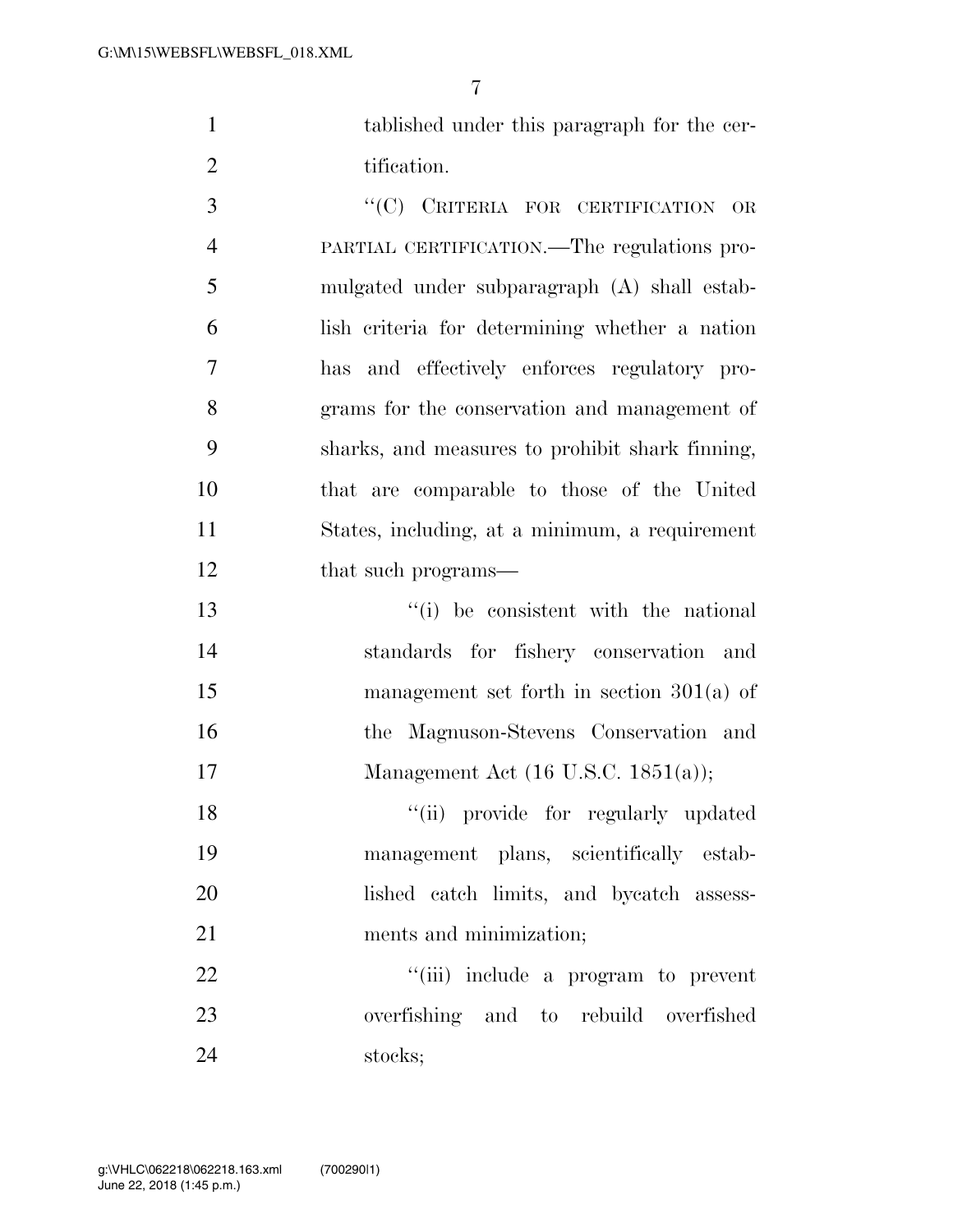1 ''(iv) require reporting and data col-

| $\overline{2}$ | lection;                                            |
|----------------|-----------------------------------------------------|
| 3              | $f'(v)$ be consistent with the Inter-               |
| $\overline{4}$ | national Plan of Action for Conservation            |
| 5              | and Management of Sharks of the United              |
| 6              | Nations Food and Agriculture Organiza-              |
| 7              | tion; and                                           |
| 8              | $\lq\lq$ (vi) include a mechanism to ensure         |
| 9              | that, if the nation allows landings of              |
| 10             | sharks by foreign vessels that are not sub-         |
| 11             | ject to such programs of such nation, only          |
| 12             | shark products that comply with such pro-           |
| 13             | grams are exported to the United States.            |
| 14             | "(6) PUBLICATION; PUBLIC COMMENT.—The               |
| 15             | Secretary shall—                                    |
| 16             | "(A) publish in the Federal Register notice         |
| 17             | of applications, petitions, and decisions with re-  |
| 18             | spect to certifications, renewal of certifications, |
| 19             | or revocation of certifications under this sub-     |
| 20             | section; and                                        |
| 21             | "(B) provide an opportunity for public              |
| 22             | comment with respect to such applications, peti-    |
| 23             | tions, and decisions.                               |
|                |                                                     |

24 ''(7) FINAL AGENCY ACTION.—A decision of the 25 Secretary with respect to the issuance, renewal, or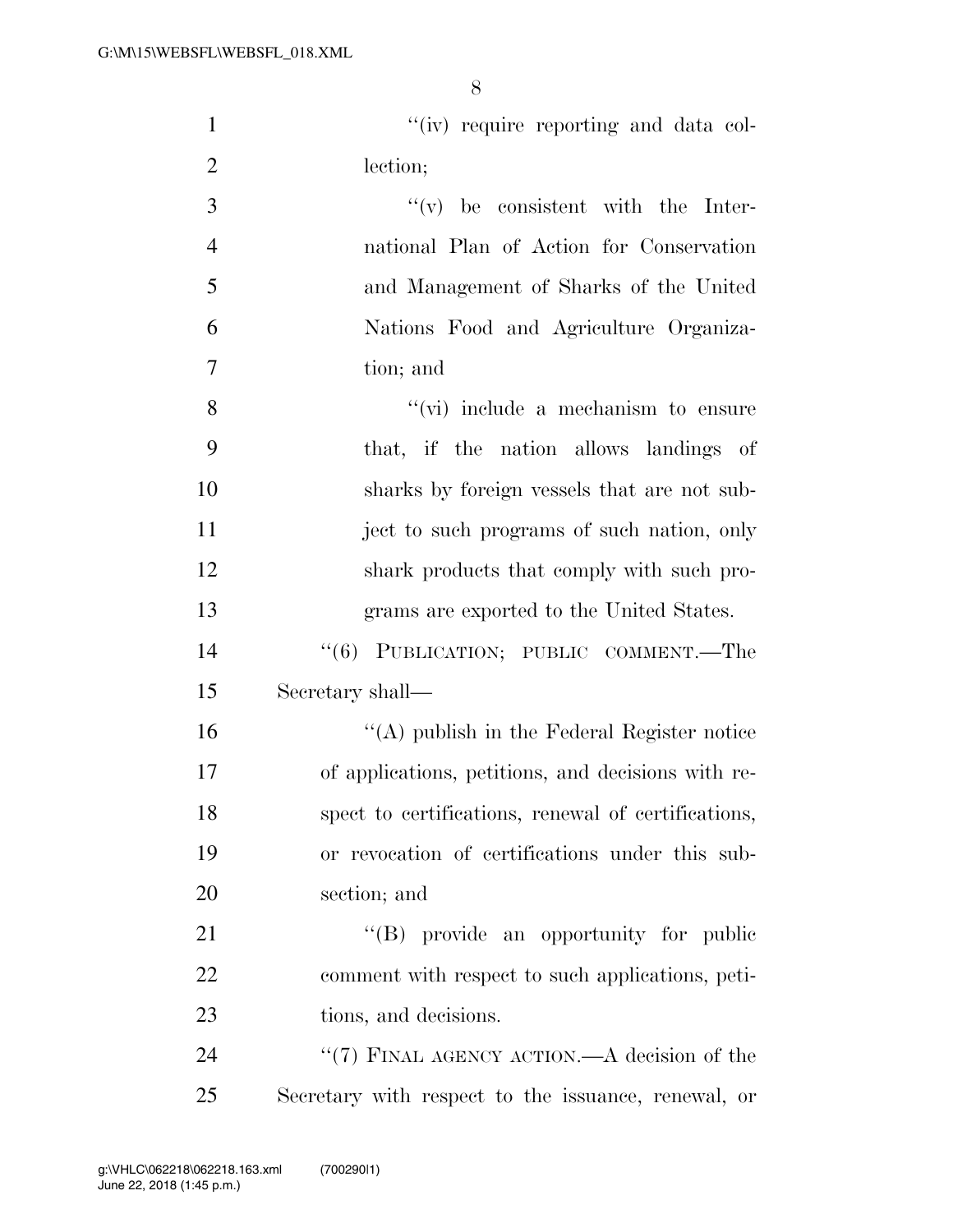| $\mathbf{1}$   | revocation of a certification or partial certification |
|----------------|--------------------------------------------------------|
| $\overline{2}$ | under this subsection, and a failure to make a deter-  |
| 3              | mination required under paragraph (4), shall be con-   |
| $\overline{4}$ | sidered a final agency action for the purposes of      |
| 5              | chapter 7 of title 5, United States Code.              |
| 6              | "(8) EFFECTIVE DATE.-Paragraph (1) shall               |
| 7              | take effect on the earlier of—                         |
| 8              | $\lq\lq$ the date on which regulations are             |
| 9              | issued under paragraph (5); or                         |
| 10             | "(B) the date that is 3 years after the date           |
| 11             | of the date of the enactment of the Sustainable        |
| 12             | Shark Fisheries and Trade Act.                         |
| 13             | " $(9)$ DEFINITIONS.—In this subsection:               |
| 14             | "(A) SHARK.—The term 'shark' means                     |
| 15             | any species of the subclass Elasmobranchii.            |
| 16             | "(B) SHARK PRODUCT.—The term 'shark                    |
| 17             | product' means a live shark; a whole shark; the        |
| 18             | meat, skin, oil, fin (including a wing or tail),       |
| 19             | gill raker, cartilage, jaw, tooth, or liver of a       |
| 20             | shark; or any product containing meat, skin,           |
| 21             | oil, a fin (including a wing or tail), gill raker,     |
| 22             | cartilage, jaw, tooth, or liver derived from a         |
| 23             | shark.                                                 |
| 24             | " $(C)$ SHARK FINNING.—The term 'shark                 |
| 25             | finning' means the removal of a shark's fins, in-      |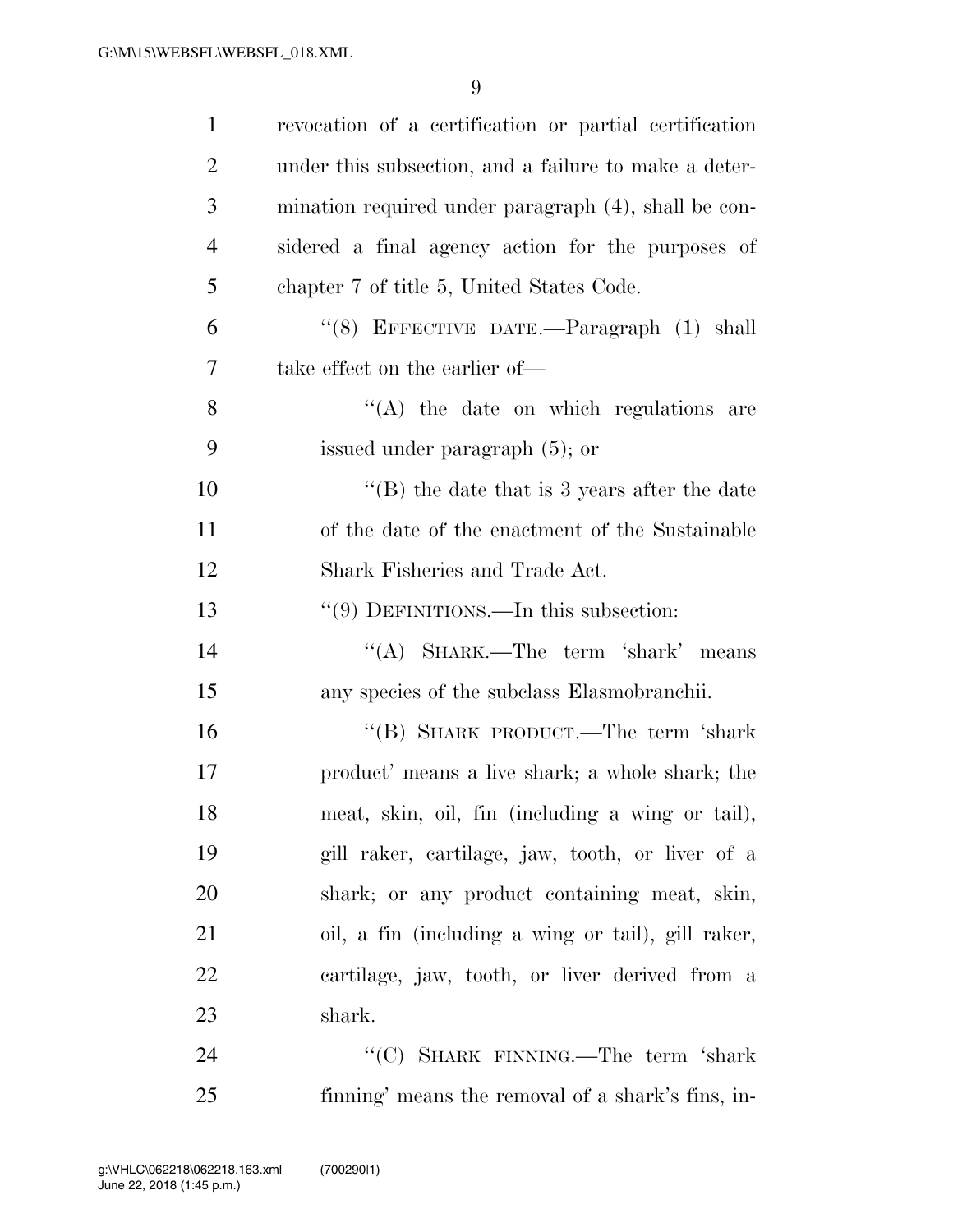| $\mathbf{1}$   | cluding the tail, and discarding the remaining               |
|----------------|--------------------------------------------------------------|
| $\overline{2}$ | carcass of the shark at sea.".                               |
| 3              | SEC. 04. ACTIONS TO STRENGTHEN INTERNATIONAL                 |
| $\overline{4}$ | FISHERY MANAGEMENT ORGANIZATIONS.                            |
| 5              | Section $608(a)$ of the High Seas Driftnet Fishing           |
| 6              | Moratorium Protection Act $(16 \text{ U.S.C. } 1826i(a))$ is |
| $\tau$         | amended—                                                     |
| 8              | $(1)$ in paragraph $(1)$ , by striking subparagraph          |
| 9              | $(F)$ , and inserting the following:                         |
| 10             | $\lq\lq(F)$ to adopt shark conservation and man-             |
| 11             | agement measures and measures to prevent                     |
| 12             | shark finning, which are consistent with the                 |
| 13             | International Plan of Action for Conservation                |
| 14             | and Management of Sharks of the Food and                     |
| 15             | Agriculture Organization of the United Na-                   |
| 16             | tions;"; and                                                 |
| 17             | $(2)$ by striking paragraph $(3)$ , and inserting the        |
| 18             | following:                                                   |
| 19             | $\lq(3)$ seeking to enter into international agree-          |
| 20             | ment that require measures for the conservation and          |
| 21             | management of sharks and measures to prevent                 |
| 22             | shark finning, which are consistent with the Inter-          |
| 23             | national Plan of Action for Conservation and Man-            |
| 24             | agement of Sharks of the Food and Agriculture Or-            |
| 25             | ganization of the United Nations; and".                      |